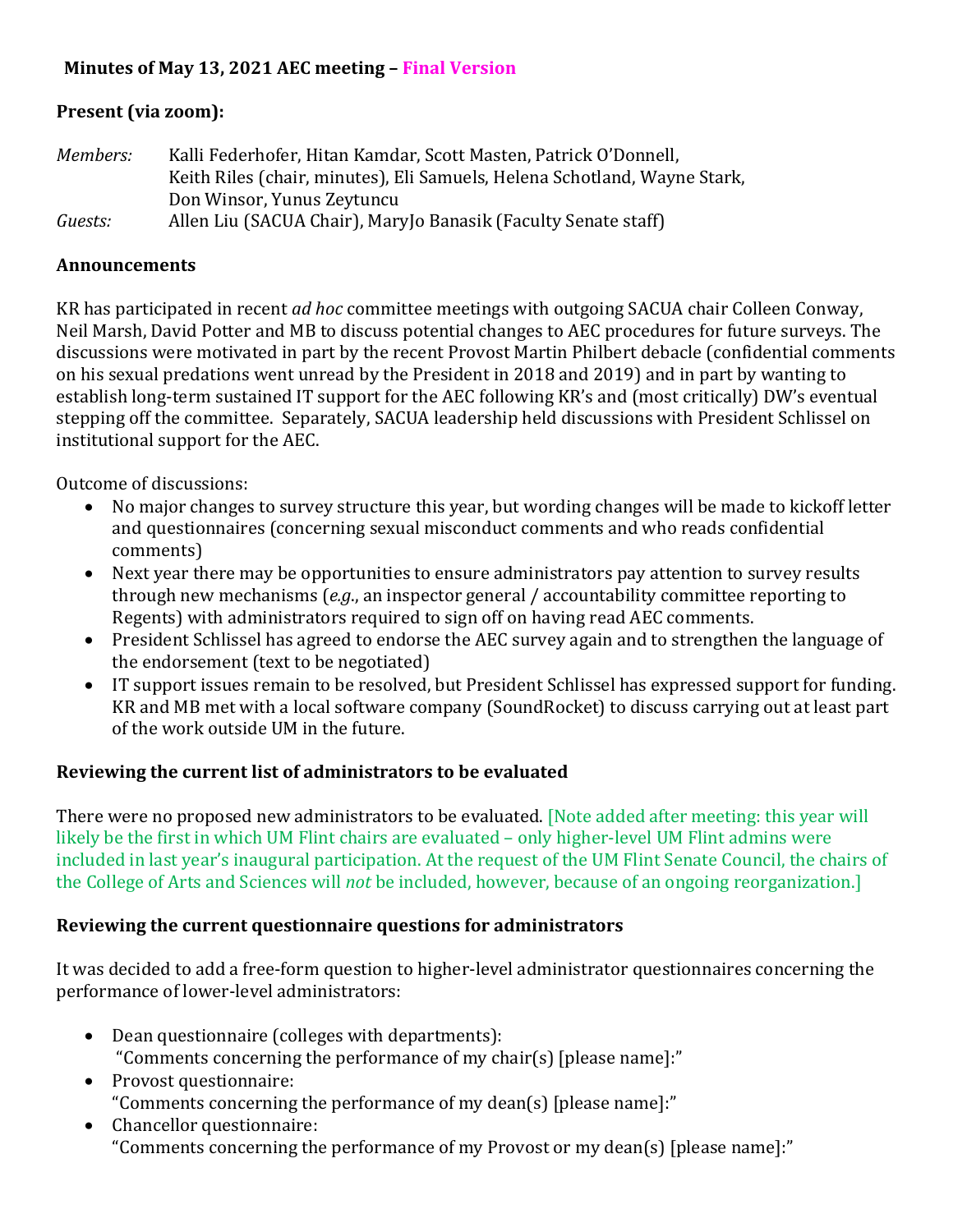• President questionnaire: "Comments concerning the performance of my Chancellor, Provost or dean(s) [please name]:"

It was decided to add a multiple-choice question to higher-level administrator questionnaires concerning communication during the pandemic:

Dean questionnaire: (including University Librarian)

"Dean XXX has kept me well informed about developments affecting my college/school/library during the pandemic."

Provost questionnaire:

"Provost XXX has kept me well informed about developments affecting my campus during the pandemic."

• Chancellor questionnaire:

"Chancellor XXX has kept me well informed about developments affecting my campus during the pandemic.."

• President questionnaire:

"President Schlissel has kept me well informed about developments affecting the University during the pandemic."

It was decided to add a multiple-choice question to higher-level administrator questionnaires concerning leadership during the pandemic:

- Dean questionnaire: (including University Librarian) "Dean XXX has led the college/school/library well during the pandemic."
- Provost questionnaire: "Provost XXX has led the campus well during the pandemic."
- Chancellor questionnaire: "Chancellor XXX has led the campus well during the pandemic."
- President questionnaire: "President Schlissel has led the campus well during the pandemic."

It was decided to remove the following question from last year's Dean's questionnaires:

Lab-based research in my college (school) was ramped down in an orderly way in response to the pandemic.

The chair of the UM Flint Faculty Council (D.J. Trela) had requested that a special question be added this year for the Dean of the College of Arts and Sciences:

• Dean Gano-Phillips has overseen the reorganization of the College of Arts and Sciences appropriately, and in a manner that respects shared governance.

The AEC discussed the request and agreed to it.

# Defining the questions for the "Opinion of Faculty" questionnaire

To avoid allowing the opinion questionnaire to balloon (and possibly thereby depress response rates), it is important to review the continued need for old opinion questions each year, while incorporating new questions of timely interest. In that spirit, it was decided to delete seven questions from last year's survey but to add five new Covid-19 response questions:

• Ouestions to be deleted from last year's survey: